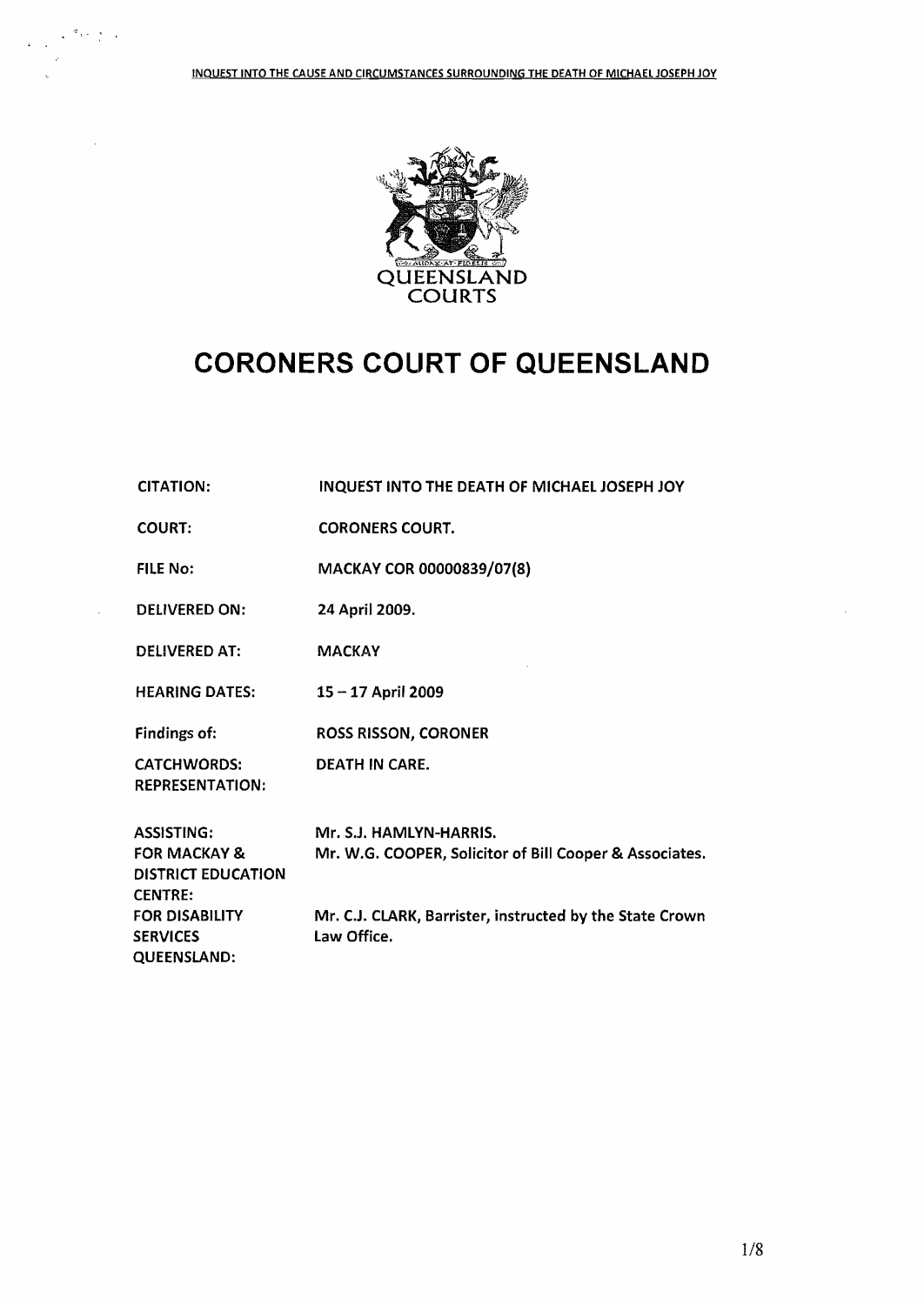These are my findings into the cause and circumstances surrounding the death of Michael Joseph JOY.

Mr. Joy's death was reported to me as Coroner at Mackay on the 25<sup>th</sup> February 2007. It was reported as a death due to natural causes those causes being unknown<sup>1</sup> and as a death in care<sup>2</sup>. As I considered the death to be a reportable death I was required to undertake an investigation.<sup>3</sup>

The inquiries for the purposes of my investigation were undertaken firstly by Constable Jodie L Brennan, who provided the initial report in form 1 and subsequently by Detective Senior Constable Michelle Goodman nee Allen. Her report dated the  $15<sup>th</sup>$  July 2007 contained a number of statements from people who were involved in some manner and other attachments such as a report, dated the  $1<sup>st</sup>$  March 2007 prepared by Mr. Peter Rice who was at the relevant time the Chief Executive Officer of the Mackay and District Education Centre (MADEC) and a Critical Incident report, dated the 26<sup>th</sup> February 2007, prepared by Ms. Charmaine Arnold who at the relevant time was a Program Resource Officer with Disability Services Queensland, Mackay.

The medical cause of death was established by an autopsy undertaken by Dr. Peter FitzPatrick, Pathologist of Mackay on the 28<sup>th</sup> February 2007.

As I decided that Mr. Joy's death was a death in care, in circumstances that raised issues about his care I was required to hold an Inquest<sup>4</sup>.

A pre inquest conference was held on the 11th December 2008 and I heard evidence over three days from the  $15<sup>th</sup>$  April 2009. Given leave to appear at the Inquest were MADEC who was represented Mr. Bill Cooper solicitor and Disability Services Queensland who were represented by Mr. C. Clark of counsel.

Where an Inquest is held section 45 of the Coroners Act 2003 requires the following findings to be made if possible: -

 $\mathbf{r}^{\mathbf{q}}$ 

 $I$  *Coroners Act 2003* section 8(3)(e)

<sup>2</sup> *Coroners Act 2003* section 8(3) (f).

*<sup>3</sup> Coroners Act 2003* section 11(2).

<sup>4</sup> *Coroners Act 2003,* section 27(1) (a) (ii).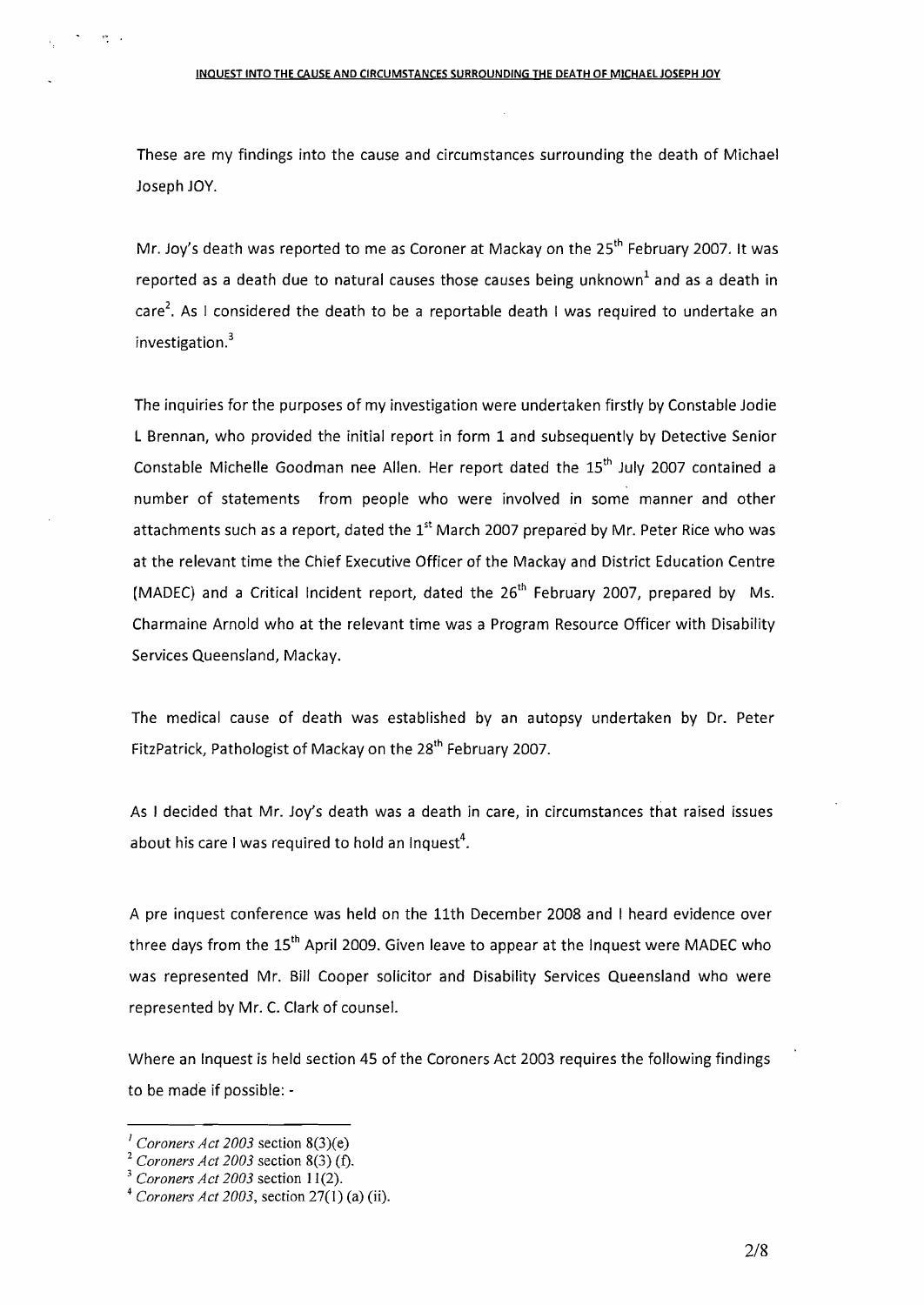• who the deceased is; and

 $\mathcal{O}(\mathcal{O}_\mathbf{a})$ 

- how the person died; and
- when the person died; and
- where the person died; and
- what caused the person to die.

How the person died means by what means or in what circumstances the person died and what caused the person to die refers to the medical cause of death.

In making my findings I must not include in them a statement that a person is or may be guilty of an offence or civilly liable for something.<sup>5</sup> I also may, if I think appropriate, comment upon anything that related to

- public health or safety; or
- the administration of justice; or
- ways to prevent deaths from happening in similar circumstances in the future.<sup>6</sup>

Again I cannot include in any comment I might make, any statement that a person is or may be guilty of an offence or civilly liable for something.<sup>7</sup>

I am not conducting a trial and no party has a right to appear at an Inquest and the purpose of an Inquest is "to seek out and record as many facts concerning the death as the public interest requires."

In making my findings I only have to be satisfied on the balance of probabilities although "the seriousness of the allegation, the inherent unlikelihood of an occurrence of a particular description or the gravity of the consequences flowing from a particular finding"  $a^3$ are matters which I must take into account in deciding if a matter has been proved on the balance of probabilities.

Michael Joseph Joy was 43 years of age at the time of his death having been born on the  $1<sup>st</sup>$ March 1963. He was at that time residing at Unit 7, 26 Martin Street, North Mackay. This unit, which was provided by the Department of Housing, was one that was designed especially to accommodate persons who require the use of a wheelchair for mobility.

*<sup>5</sup> Coroners Act 2003,* section 45(5).

*<sup>6</sup> Coroners Act 2003,* section 46(1).

*<sup>7</sup> Coroners Act 2003,* section 46(3).

<sup>8</sup> *R* v *South London Coroner; ex parte Thompson* (1982) 126 SJ 625 per Lane Cl

<sup>9</sup> Brigginshaw v Brigginshaw (1938) 60 C.L.R. 336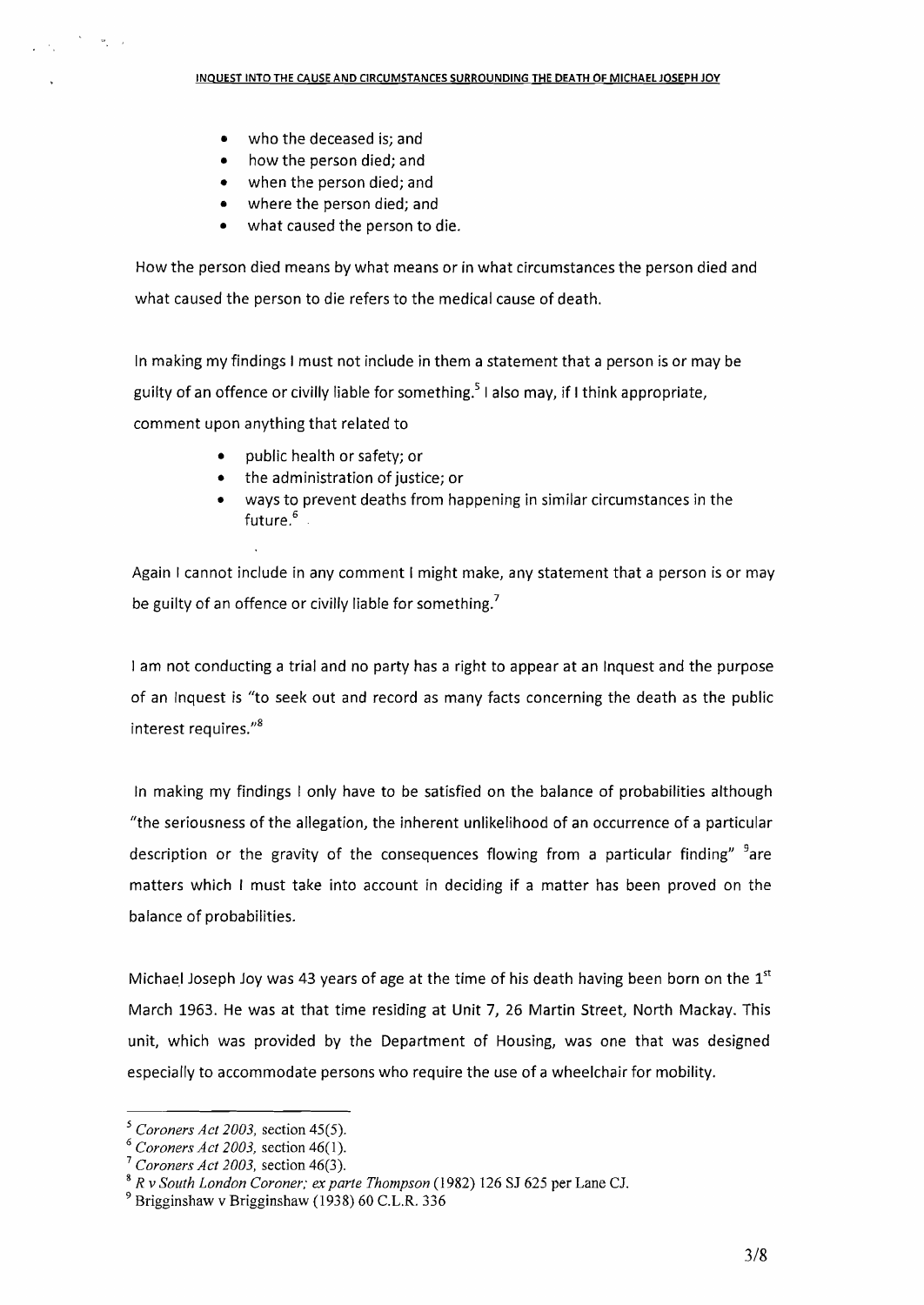Mr. Joy suffered from Wilson's disease which is an inherited disorder in which too much copper accumulates in the body. He had a brother and sister who had also suffered from the disease and he contracted this at about the age of eleven years. Wilson's disease is a gradually debilitating disease which had deprived Mr. Joy of the use of his legs, requiring the use of a wheelchair, and which was causing his upper body capabilities to deteriorate. Mr. Joy's speech was also affected to the extent that Colin Bruce Joy his designated carer needed to be speaking to his older brother face to face to be able to understand him. As a result Mr. Joy could not communicate using the telephone.

Whilst Mr. Joy's condition severely restricted his ability to care for himself it did not confine him to his unit. Although he was very limited as to what he could do he attended at the Endeavour Foundation regularly and had received his 25 year service award from that organisation. He also attended regularly at the Mt. Pleasant tavern where he was looked after by the patrons whose financial contribution had enabled the purchase of the wheelchair that he was using.

Mr. Joy had moved into the unit at Martin Street in September 2006 and at this stage he was being provided with care by several community organizations including OZCARE which provided personal care Monday to Friday, Pres-care which provided 1.5 hours of domestic assistance each week and three hours each fortnight for assistance with banking, shopping and similar activities and MADEC.

OZCARE was providing hygiene services at the request of Mr. *loy's* doctor and this consisted of a morning service which included showering, shaving and general body hygiene. MADEC was providing a Night Attendant Care Service (NAC) which, because of the services involved, was also referred to as a "tuck in" service. This simply involved a short visit, perhaps of about 10 minutes, where a check was made to see if he was in bed, had taken his medication, that the lights were out and the unit secure.

This "tuck in" service had been in place since the  $9<sup>th</sup>$  January 2006 and, whilst there were a substantial number of visits made when Mr. Joy was not home this did not create any problems. It was simply a matter of those workers calling back if they had time later in their shift.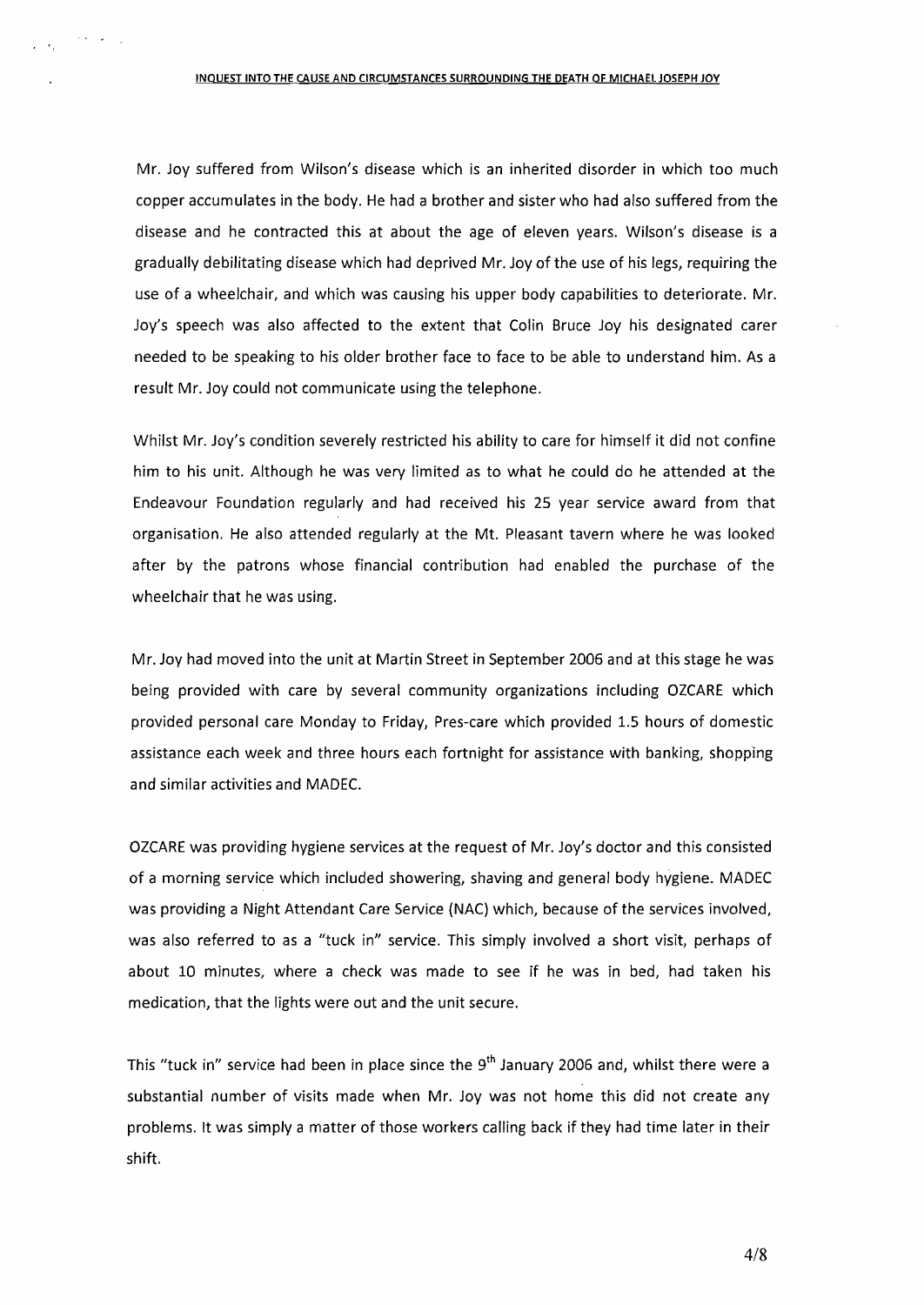## INQUEST INTO THE CAUSE AND CIRCUMSTANCES SURROUNDING THE DEATH OF MICHAEL JOSEPH JOY

 $\sum_{i=1}^n \alpha_i \sum_{j=1}^n \alpha_j$ 

During October and November 2006 Mr. Joy had a number of falls. As a result of his problem of falling, Mr. Joy spent sometime in the Mackay Base Hospital being discharged from there on 15th November 2006.

Because of his condition he had a "VITAL" call device. This is a small device which could be worn round a person's neck like a necklace. When it was activated by being pushed it initiated a telephone call to a central location where the user of the device could be identified and, if they then could not be contacted by telephone, the Ambulance Service could be called to attend at their location.

Because of his problem with falls and also the fact that he was burning himself frequently when preparing an evening meal or a hot drink Mr. Joy was faced with the prospect of being placed inappropriately in a Nursing Home. Mr. Joy's condition clearly required greater assistance than what he was receiving and, after a period of emergency funding, Mr. Colin Joy obtained from Disability Services Queensland a recurrent funding package of \$52,373 through the Adult Lifestyle Support Program. This occurred in December 2006 and during that month and January 2007 there were discussions between Mr. Michael Joy, Mr. Colin Joy, Ms. Jo Richardson Supports Facilitator of Disability Services Queensland and service providers as to provision of a care package based on the amount of funding available.

Ultimately it was agreed that MADEC would provide 34 hours of care per week and that such care would consist of two hours of a morning and two hours of an afternoon seven days a week making a total of 28 hours per week with the remaining six hours of care per week being used for community contact such as going to the movies. Obviously with only 34 hours of care being provided during the week there remained a large period of time when Mr. Joy if not cared for by family or friends would be left to care for himself

The NACor "tuck in" service was separate and would continue as it had been provided. That service was rostered separately. By the time that the day time service started on the  $29<sup>th</sup>$ January 2007 the NAC service had been in place since January 2006.

When the day time service commenced there was a general idea of the hours of care that were to be provided although no care plan had been drawn up. Also there had not been enough time for any regular pattern to develop. Whilst MADEC had to adapt to the needs of

5/8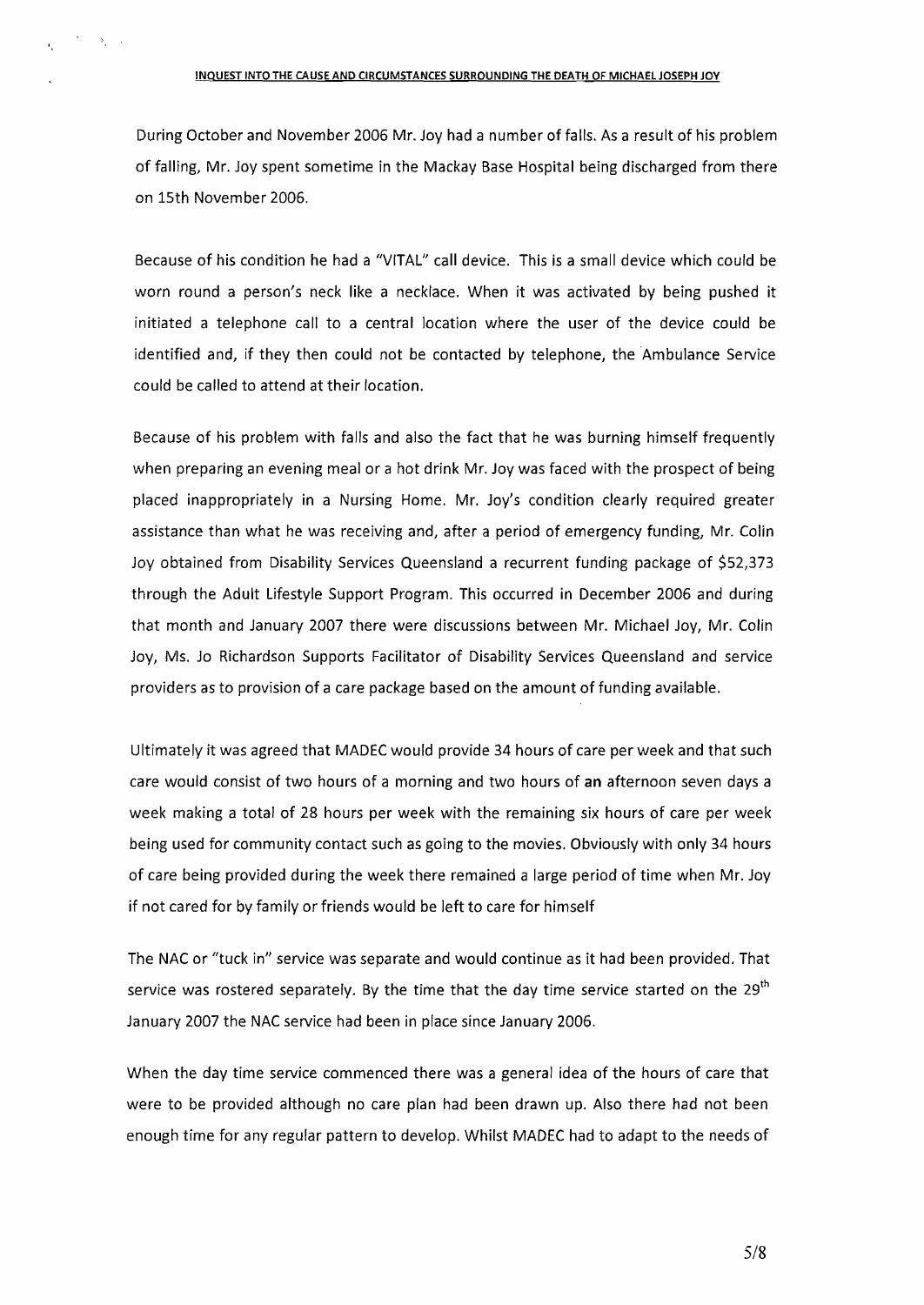their clients a regular pattern as to the provision of care did contribute to the smoother running of the service.

As part of the provision of its day time care service MADEC office staff prepared a weekly roster matching clients with carers at agreed hours for the provision of care. At the time of that Mr. Joy went on this roster for the week commencing the  $29<sup>th</sup>$  January 2007 – the time of the commencement of the day time service to him  $-$  there were problems with their preparation. The problems were that they were not produced in a timely fashion for the carers and that clients were missed. It seems that with the more long term client with a regular pattern of care, the carers would point out when a client had been missed off the roster.

It is clear that Mr. Joy was missed off the roster for the  $16<sup>th</sup>$  February 2007 in the week commencing the  $12<sup>th</sup>$  February 2007 and on that date both the morning and afternoon services were not provided. Whilst he was on the roster for Sunday the 18th February 2007 he did not receive the afternoon service as the carer failed to attend. Mr. Joy was again missed off the roster on the  $24<sup>th</sup>$  February 2007 which is of course the day of his death.

Whilst there is a dispute as to whether or not the roster for the week commencing the  $19<sup>th</sup>$ February 2007 was the first one she had prepared, it is clear that Ms. Shelley George in her role as Disability Coordinator prepared this roster. It is not clear from the evidence whether this roster was checked by Ms. Karen Langtree who was Disability Manager and Ms. George's supervisor. Ms. George was clearly dissatisfied with the training she received and the system in place for the preparation of the weekly rosters.

On the night of the 24<sup>th</sup> February 2007, Ms. Careen Therese COOK and Janetha Sophia JANSEN VAN VUUREN were rostered to provide the "tuck in" service for Mr. Joy. They arrived at his unit at 26 Martin Street, North Mackay at about 8.40 p.m. and Ms. Jansen Van Vuuren attended at the unit whilst Ms. Cook waited in the car. As the front door was unlocked Ms. Jansen Van Vuuren entered the unit and on getting no response when she called out to Mr. Joy she looked through the unit and found him lying on his side in the foetal position on the bathroom floor. His pants were down and his wheel chair was just in front of where he was lying.

Ms. Jansen Van Vuuren thinking at this stage that Mr. Joy had simply fallen went out to the car to get Ms. Cook to come and help. Ms. Langtree was contacted and when it was shortly

6/8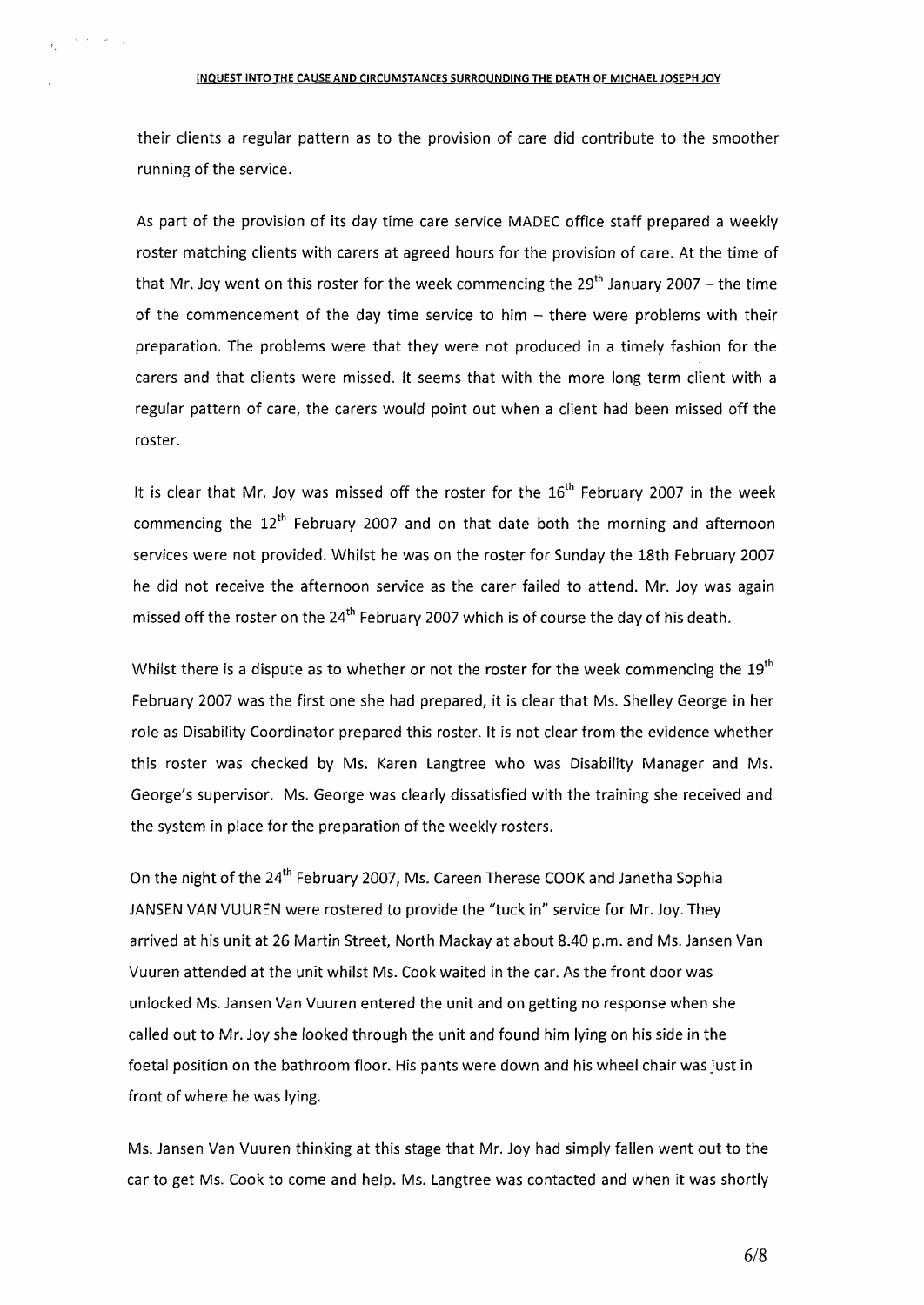## INQUEST INTO THE CAUSE AND CIRCUMSTANCES SURROUNDING THE DEATH OF MICHAel JOSEPH JOY

 $\frac{1}{\sqrt{2}}\left(\frac{1}{2}\sum_{i=1}^{n}A_{i}^{(i)}\right)\left(\frac{1}{2}\sum_{i=1}^{n}A_{i}^{(i)}\right)$ 

realized that there was something terribly wrong with Mr. Joy the ambulance was contacted. Whilst some faint signs of life might have been detected Mr. Joy could not be revived.

The evidence does not disclose where Mr. Joy's "Vital" call was at this time or what happened to it except that at some stage it was returned to the organization that provided.

Dr. FitzPatrick who conducted an autopsy on Mr. Joy on the 28<sup>th</sup> February 2007 determined the cause of death as intra abdominal haemorrhage due to traumatic rupture of splenic blood vessels due to fall. He listed as other significant conditions contributing to the death but not related to the condition directly leading to the death as probable portal hypertension and Wilson's disease. Dr. FitzPatrick could not say with certainty if a fall caused the rupture or the rupture caused a fall. He considered that, in light of Mr. Joy's history of falls it was more likely he fell causing the rupture.

Dr. Fitzpatrick could not give any indication of when this rupture may have occurred although he considered that Mr. Joy would have lost consciousness within a matter of minutes after the rupture.

Mr. Joy was missed off the roster because of human error. The system in place at that time in February 2007 in relation to the preparation and checking of rosters was not such as far as possible to ensure that such an error was detected. The fact that Mr. Joy was a relatively new client as far as the daytime service provided by MADEC was concerned should not, as it appears to have been, a factor in whether or not that error was detected.

The evidence suggests that whilst it took some time for there to be improvements in the system for the checking of rosters it was improved. The system now in place at MADEC is computer based with the software flagging any client who may have been missed. Such a system of course depends upon the information as to clients and agreed services being correctly imputed at the start.

Because the services that MADEC was obliged to provide to Mr. Joy for his care were of limited duration each day Mr. Joy's care would at other times have to be provided by others or he would have to take care of himself. Apart from concluding that most likely Mr. Joy fell during daylight hours it is not possible to determine even an approximate time when that may have happened. Therefore, it is not possible to conclude that Mr. Joy being left off the

7/8